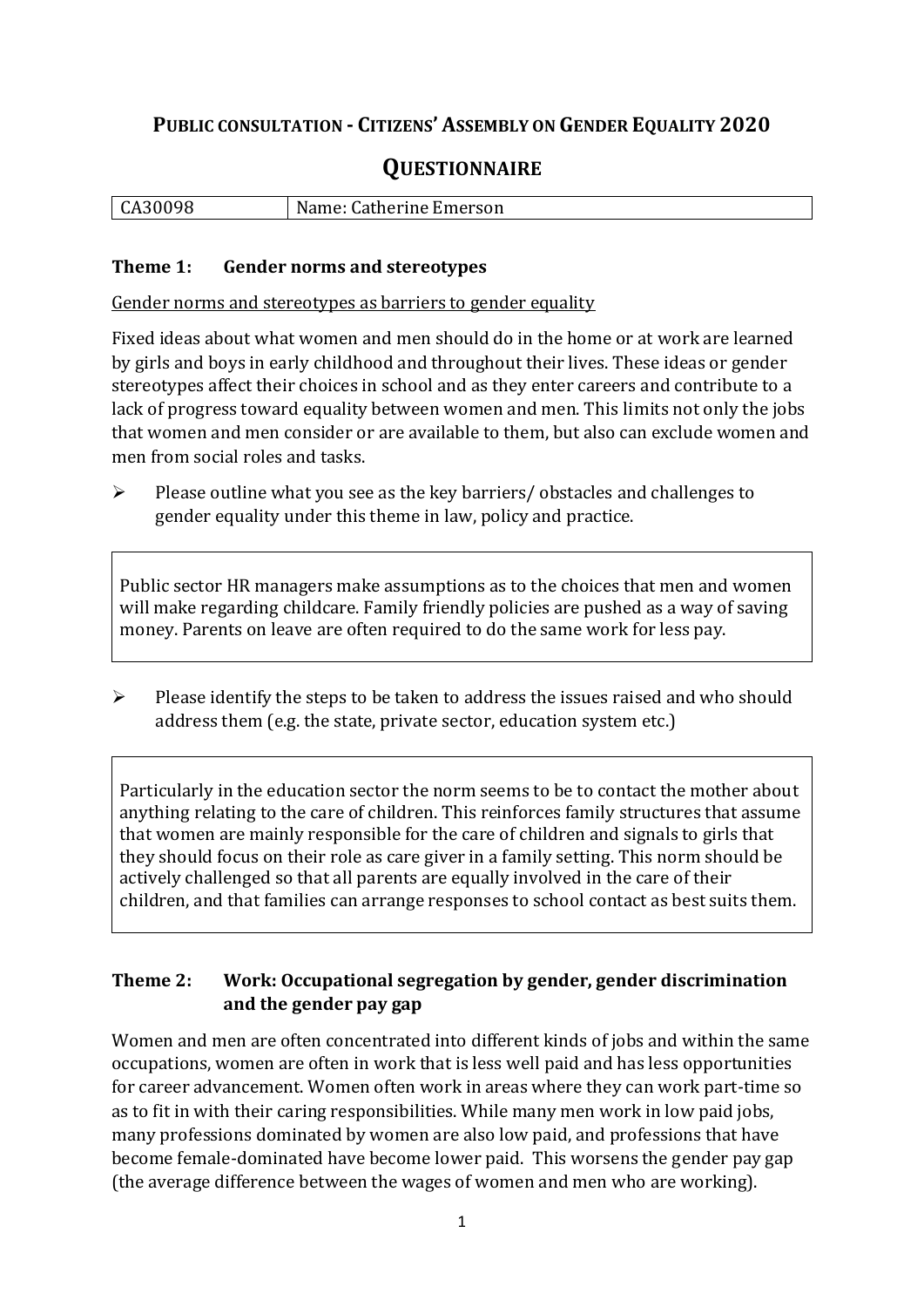➢ Please outline what you see as the key barriers/ obstacles and challenges to gender equality under this theme in law, policy and practice.

See before my comments on the assumptions that only women will avail of familyfriendly policies and on the failure to reduce the workload of people availing of these policies so that their work remains the same while their pay is reduced. Women who try to negotiate higher rates of pay are seen as pushy, as are women who put themselves forward for promotion.

➢ Please identify the steps to be taken to address the issues raised and who should address them (e.g. the state, private sector, education system etc.)

Removing all markers of gender from job applications and promotion applications would mean that decisions were taken based on the CV rather than on the gender of the person. Concerted efforts should be made to equalise pay for work of equal value, rather than assuming that work traditionally done by men is of equal value. Increasing the number of women in a profession shouldn't be accompanied by a reduction in status and pay in that profession as it has been in the past. There is legislation to ensure that part-time workers have access to the range of benefits that full-time workers do, but it is often ignored. Part-time hours shouldn't be a reason to reduce any other benefits.

# **Theme 3. Care, paid and unpaid, as a social and family responsibility**

Care -- the social responsibility of care and women and men's co responsibility for care, especially within the family

Women remain disproportionately responsible for unpaid care and often work in poorly paid care work. For working parents or [lone parents,](https://aran.library.nuigalway.ie/bitstream/handle/10379/6044/Millar_and_Crosse_Activation_Report.pdf?sequence=1&isAllowed=y) balancing paid work with parenting and or caring for older and dependent adults presents significant challenges. Women are [most disadvantaged by these challenges,](https://eige.europa.eu/gender-equality-index/game/IE/W) yet men also suffer from lack of opportunities to share parenting and caring roles. Despite recent legislation and policy initiatives to support early years parental care, [inequalities in the distribution of unpaid](https://www.ihrec.ie/app/uploads/2019/07/Caring-and-Unpaid-Work-in-Ireland_Final.pdf)  [care](https://www.ihrec.ie/app/uploads/2019/07/Caring-and-Unpaid-Work-in-Ireland_Final.pdf) continue between women and men. The cost of childcare has been identified as a particular barrier to work for women alongside responsibilities of caring for older relatives and dependent adults.

➢ Please outline what you see as the key barriers/ obstacles and challenges to gender equality under this them in law, policy and practice.

The fact that the cost of childcare is borne by the family rather than by the state (as is the case in schooling). This makes childcare in Ireland more expensive than in most other European countries. Also, the shorter school day and the absence of school meals throws the burden back on families whereas in other countries it would be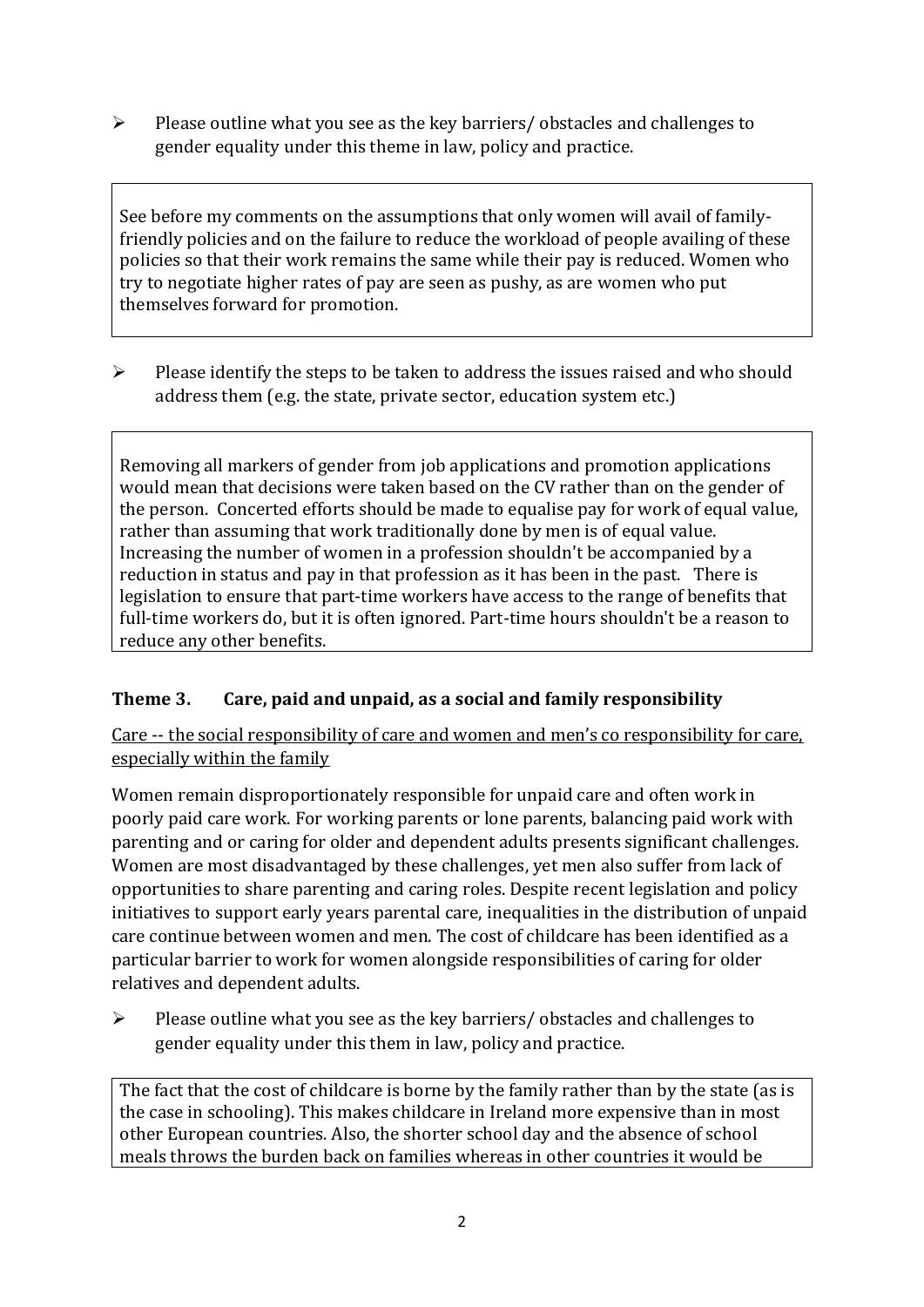borne by the community. The three-month holiday in secondary school which exceeds the holiday allowance of both parents if both are in work.

 $\triangleright$  Please identify the steps to be taken to address the issues raised and who should address theme (e.g. the state, private sector, education system etc.)

State childcare facilities, on the model of schools. Not money going to private childcare for a limited number of hours. A longer school day with meals provided

### **Theme 4: Women's access to, and representation in, public life and decision making**

Ensure women's participation and representation in decision-making and leadership in the workplace, political and public life

Women are systematically underrepresented in leadership in [economic](https://eige.europa.eu/gender-equality-index/2019/compare-countries/power/2/bar) and [political](https://eige.europa.eu/gender-equality-index/2019/compare-countries/power/1/bar)  [decision-](https://eige.europa.eu/gender-equality-index/2019/compare-countries/power/1/bar)making. Despite the introduction of a candidate gender quota (through the system of party funding) for national political office, and [initiatives](https://betterbalance.ie/) to support women's access to corporate decision-making roles, men continue to dominate leadership positions. There are also issues to be considered around how media represents women and men.

 $\triangleright$  Please outline what you see as the key barriers/ obstacles and challenges to gender equality under this theme in law, policy and practice.

The inherent sexism in society.

➢ Please identify the steps to be taken to address the issues raised and who should address them (e.g. the state, private sector, education system etc.)

All sectors should ensure that women are not judged by different criteria to men. Evaluations of women based on their appearance, for example, should not be treated seriously if similar evaluations would not be taken seriously when given to men. Media guidelines around how men and women should be discussed should bear this in mind. Questions such as "would the voting public accept a female Taoiseach" should be considered very carefully as they perpetuate stereotypes that suggest that this isn't acceptable.

# **5. Where does gender inequality impact most?**